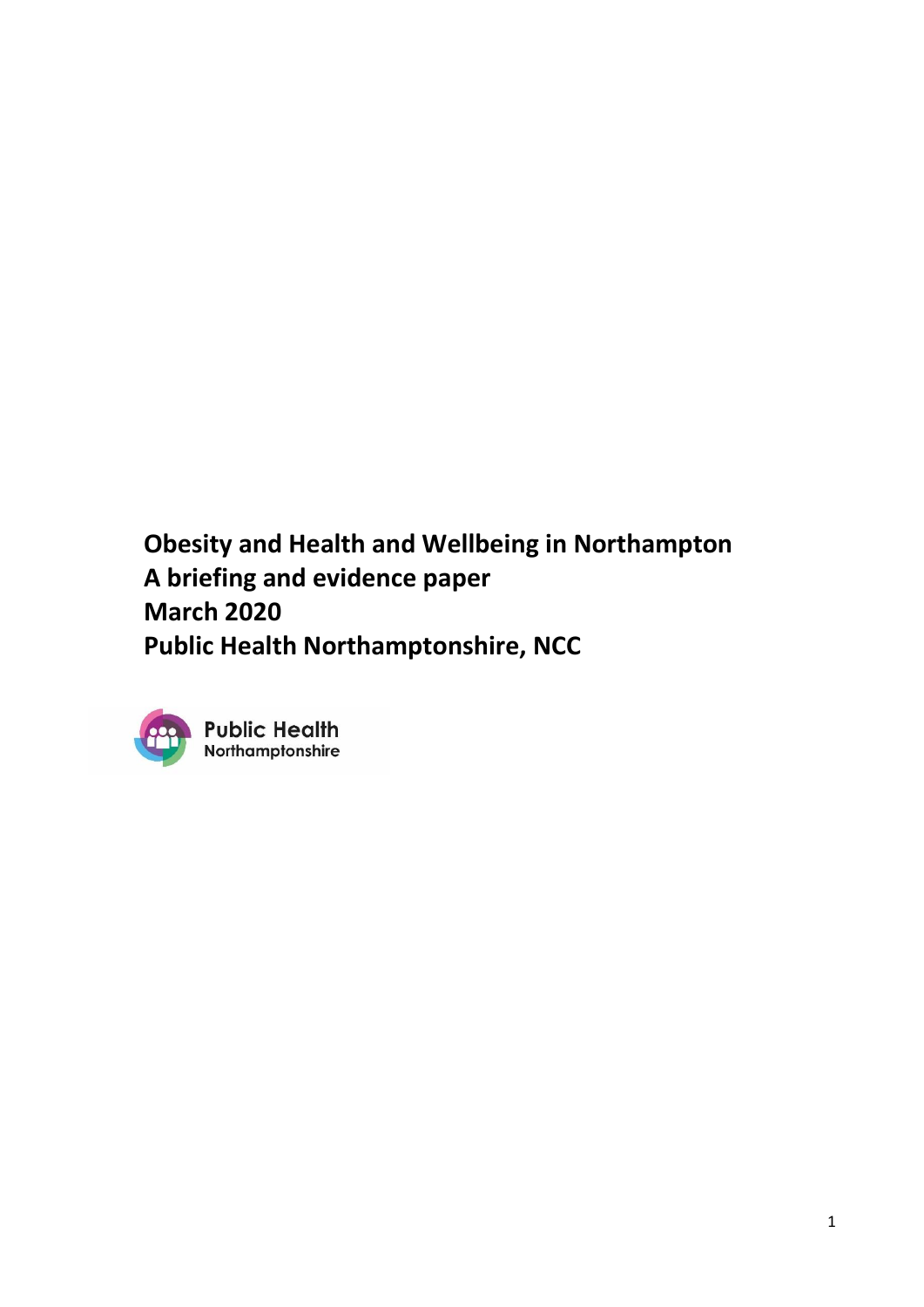# **Obesity and Health and Wellbeing in Northampton Briefing March 2020**

#### **Purpose and background**

This briefing note and supporting evidence have been produced by the Northamptonshire County Council Public Health team. They are intended to support the creation of planning policy in Northampton Borough relating to fast food takeaways. This is an important issue given the high levels of people who are overweight / obese in the Borough and the significant implications this has for health and wellbeing.

This is part of a body of work between health partners and local planning authorities in the county which seek to deliver healthier communities through the planning process.

#### **Health and wellbeing policy nationally**

Rising levels of childhood and adult obesity have been a key part of the government health and wellbeing agenda since the publication of the 2007 Foresight report<sup>1</sup>. The Foresight report was the first document to call for the planning system to be a key plank of strategies to address obesity and promote healthy weight environments.

There are many ways to define whether a person is overweight or obese. The most widely used is Body Mass Index (BMI). For most adults, a BMI score over 25 means the individual is defined as overweight, over 30 is defined as obese and 40 or more is defined as severe obesity. BMI is not definitive, for example a muscular person can have a high BMI without excess fat, but for most people it can be a useful indicator of healthy weight.

#### **Adult Obesity**

The most recent Health Survey for England<sup>2</sup> reported by PHE, found that of adults in England aged 16+:

- 7 out of 10 men are overweight or obese 66.9%;
- 6 out of 10 women are overweight or obese 59%.

This has been an upward trend since 1993. The prevalence of excess weight is higher among men than women and the prevalence of obesity is higher among women than men. Women and men living in the most deprived areas are more likely to be obese than those living in the least deprived areas.

#### **Children's Obesity**

Patterns and trends in childhood obesity nationally<sup>3</sup> show that:

- 1 in 5 children in Reception (aged 4-5 years) is overweight or obese (22.6%);
- 1 in 3 children in Year 6 (aged 10-11 years) is overweight or obese (34.3%).

Overweight Children and young people are more at risk of being overweight or obese as adults, increasing their risk of preventable illnesses.

Data from the National Child Measurement Programme (NCMP)<sup>4</sup> shows inequalities exists, with rates of obesity in families from the most deprived areas more than double that of the least deprived areas. Analysis of the data shows that the rate of obesity among children in both Reception and Year 6 increases with increased socioeconomic deprivation. The level of Obesity amongst children in the most deprived areas of the country is approximately twice that of the least deprived 10%.

<sup>1</sup> Butland B., et al Tackling Obesities: Future Choices – Project Report 2nd Edition London GOS 2007 <https://www.gov.uk/government/publications/reducing-obesity-future-choices>

<sup>2</sup> PHE, Patterns and trends in Adult Obesity PHE: Feb 2020

<sup>3</sup> PHE, Patterns and trend in Child Obesity February 2020

<sup>4</sup> NHS Digital, National Child Measurement Programme, England – 2017/18 School Year, 2018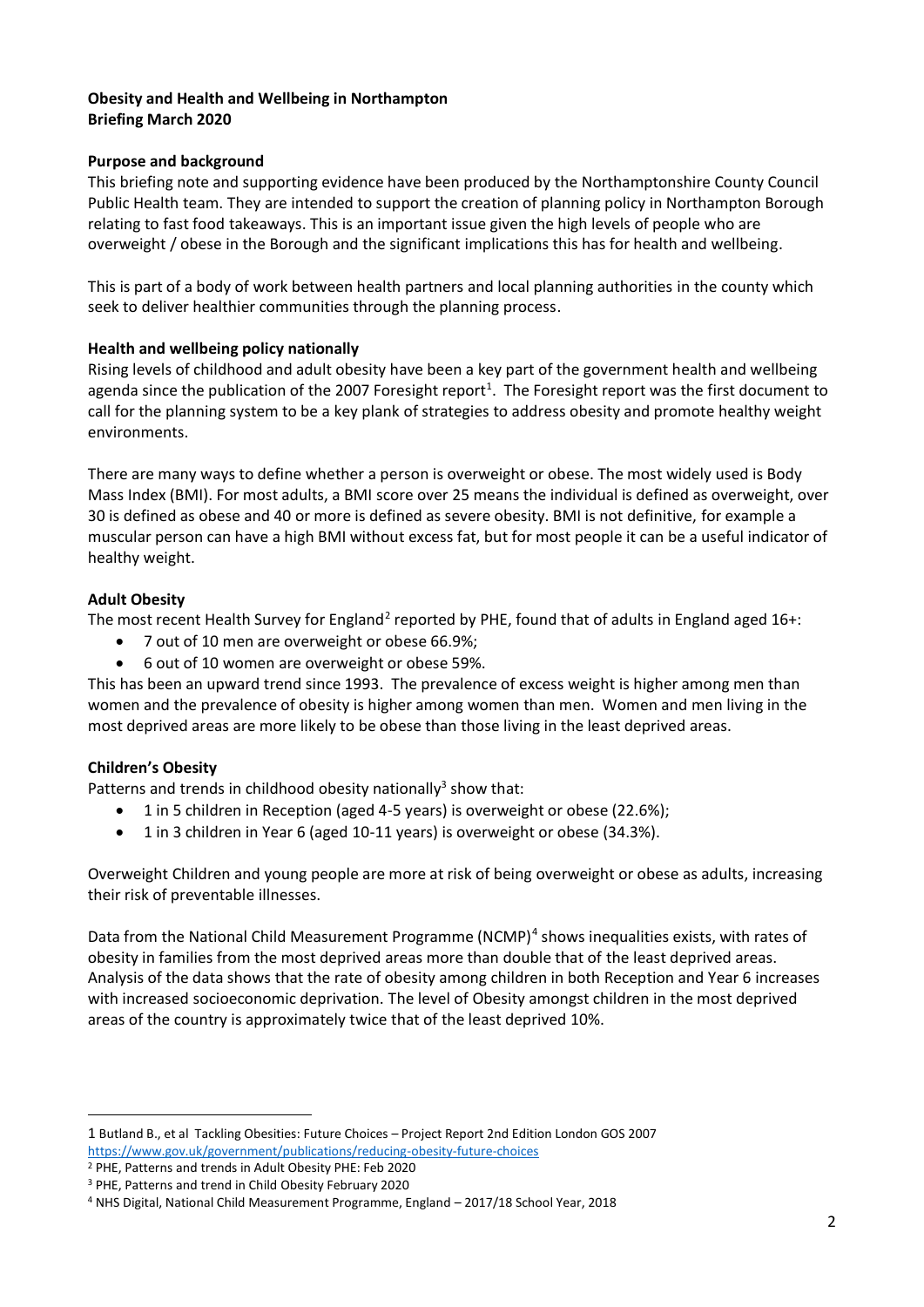In Northamptonshire, the levels of excess weight and obesity in the most deprived MSOA<sup>5</sup> is on average 74% higher than in the least deprived. Children's BMI is associated with parents BMI.

# **Health impacts of being overweight / obese**

Nationally<sup>6</sup>, it is estimated that obesity is responsible for more than 30,000 deaths each year. On average, obesity deprives an individual of an extra 9 years of life, preventing many individuals from reaching retirement age. In the future, obesity could overtake tobacco smoking as the biggest cause of preventable death.

Obesity increases the risk of developing a whole host of diseases<sup>7</sup>. Obese people are:

- at increased risk of certain cancers, including being 3 times more likely to develop colon cancer
- more than 2.5 times more likely to develop high blood pressure a risk factor for heart disease
- 5 times more likely to develop type 2 diabetes

Obesity is the biggest preventable risk factor for cancer after smoking. Public Health England<sup>8</sup> states the following in relation to the increasing problem of obesity:

- *This is primarily because we are living in an obesogenic environment where less than healthier choices are the default, which encourage excess weight gain and obesity.*
- *The Foresight report states that while achieving and maintaining calorie balance is a consequence of individual decisions about diet and activity, our environment, and particularly the availability of calorie-rich food, now makes it much harder for individuals to maintain healthier lifestyles.*
- The increasing consumption of out-of-home meals that are often cheap and readily available at all *times of the day - has been identified as an important factor contributing to rising levels of obesity*.

# **A Public Health priority**

Nationally, reducing obesity, particularly among children, is one of the priorities of Public Health England (PHE). PHE aims to increase the proportion of children leaving primary school with a healthy weight, as well as reductions in levels of excess weight in adults. PHE is working to significantly reduce childhood obesity, contributing to the delivery of the government's Childhood Obesity Plan<sup>9</sup>.

Public health approaches acknowledge that the high proportion of people who are overweight or obese is a complex issue that must be tackled in a variety of ways. Local authorities and the planning systems are a key aspect of planning and creating an environment that encourages and supports citizens maintaining a healthier weight:

- Actively promoting walking and cycling;
- Enabling easier access to healthier food and drink;
- Supporting a diverse and healthy high street retail offer.

Current health policy encourages a whole systems approach to tackling obesity:

- 2014 Everybody active everyday. An evidence based approach to physical activity PHE Planning healthy weight environments (TCPA)
- 2017 Walking and cycling investment strategy (Dept. of Transport)
- 2020 Advancing our health: Prevention in the 2020's (DHSC green paper)
- 2020 Using the planning system to promote healthy weight environments (PHE)

<sup>5</sup> Middle Layer Super Output Areas (MSOA), are a geographical hierarchy designed to improve the reporting of small area statistics in England and Wales. They are built from groups of contiguous Lower Layer Super Output Areas (LSOAs for each postcode). 6 Public Health England, Health Matters: Obesity and the Food Environment

[www.gov.uk/government/publications/health-matters-obesity-and-the-food-environment/health-matters-obesity-and-the-food](http://www.gov.uk/government/publications/health-matters-obesity-and-the-food-environment/health-matters-obesity-and-the-food-environment--2)[environment--2](http://www.gov.uk/government/publications/health-matters-obesity-and-the-food-environment/health-matters-obesity-and-the-food-environment--2)

<sup>7</sup> Ibid 3

<sup>8</sup> Ibid 3

<sup>9</sup> PHE, 2018, Promoting healthy weight in children, young people and families: a resource to support local authorities.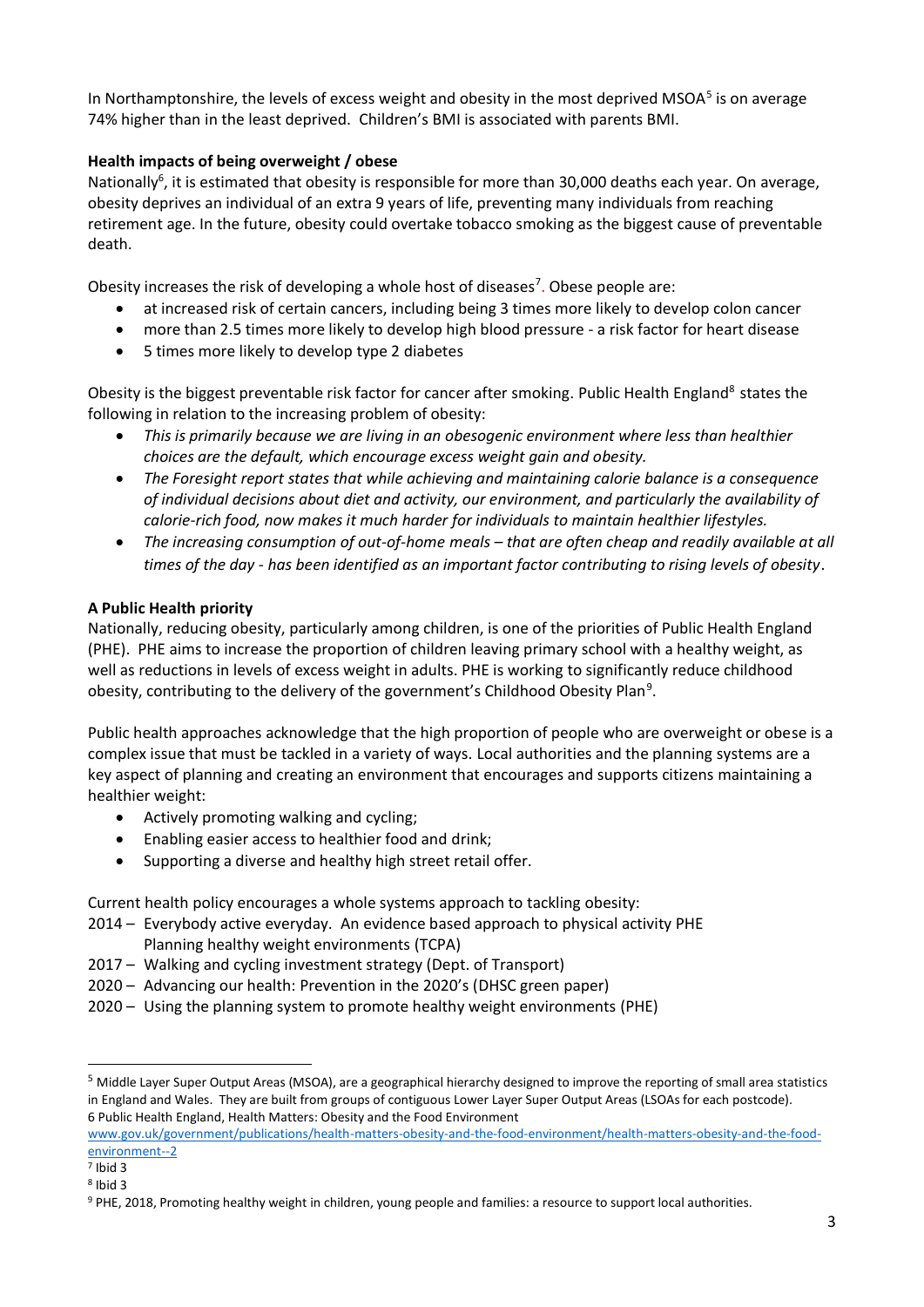The National Planning Policy Framework (NPPF)<sup>10</sup> makes it clear that local authorities have a responsibility to promote healthy and safe communities by fostering a well-designed and safe built environment, with accessible services and open spaces that reflect current and future needs and support communities' health and well-being. The NPPF sets out explicit policy requirements pertinent to promoting healthy weight environments. These can help frame and inform actions when preparing local plans and making planning decisions. E.g.

*91. Planning policies and decisions should aim to achieve healthy, inclusive and safe places which:*

*c) enable and support healthy lifestyles, especially where this would address identified local health and well-being needs – for example through the provision of safe and accessible green infrastructure, sports facilities, local shops, access to healthier food, allotments and layouts that encourage walking and cycling.*

The LGA has also published case studies where the planning system has been used as part of a holistic approach to the challenge of obesity.

#### **Healthier food environments**

In the UK, 27% of adults and 19% of children eat meals out of the home at least once a week and takeaway food consumption peaks in young adults aged 19-29 years<sup>11</sup>. Takeaway foods tend to contain high levels of fat, saturated fats, sugar, and salt, and lower levels of micronutrients<sup>12 13</sup>. Some takeaway food can represent a low-cost option to the consumer, which may enhance its appeal to children and other consumers with low discretionary incomes<sup>14</sup>. Evidence shows that regular consumption of takeaway food over time has been linked to weight gain<sup>15</sup>.

The NICE Public Health Guideline on Cardiovascular disease prevention<sup>16</sup>, recommends action to encourage local planning authorities to restrict planning permission for takeaways and other food retail outlets in specific areas (for example, within walking distance of schools).

There are an increasing number of studies that identify the role of physical access to takeaway food outlets in promoting unhealthy diet and obesity<sup>17</sup>. For example, research has shown associations between exposure to takeaway outlets, takeaway consumption and body weight in adults<sup>18</sup>. There was some evidence that these associations were stronger in groups with lower levels of education, which may contribute further to socioeconomic inequalities in obesity<sup>19</sup>.

<sup>&</sup>lt;sup>10</sup> Ministry of Housing, Communities and Local Government (MHCLG), National Planning Policy Framework, February 2019. <sup>11</sup> Adams, J., et al., Frequency and socio-demographic correlates of eating meals out and take-away meals at home: cross sectional analysis of the UK national diet and nutrition survey, waves 1-4 (2008-12). *International Journal of Behavioural Nutrition and Physical Activity* 12(51): 1-9 2005

<sup>12</sup> Jaworowska, A., Blackham, T., et al., Determination of salt content in hot takeaway meals in the United Kingdom. *Appetite*, 59: 517-522, 2012

<sup>13</sup> Jaworowska, A., Blackham, T., et al., Nutritional composition of takeaway food in the UK, Nutrition and Food Science 44(5): 414- 430, 2014

<sup>&</sup>lt;sup>14</sup> Drewnowski, A., and Specter, S. E., Poverty and obesity: the role of energy density and energy costs, American Journal of Clinical Nutrition 79: 6-16, 2004

<sup>&</sup>lt;sup>15</sup> Pereira, M. A., A. I., Kartashov et al, Fast food habits, weight gain, and insulin resistance (the CARDIA study): 15 year prospective analysis, The Lancet, 2005. 365(9453):p. 36-42

<sup>16</sup> NICE, Cardiovascular disease prevention, Public Health Guideline (PH25). June 2010

<sup>17</sup> Lake, A., Neighbourhood food environments: Food choice, foodscapes and planning for health. *Proceeding of the Nutrition Society*, 77(3), 239-246, 2018

<sup>18</sup> Fraser L.K., & Edwards K.L., Leeds 2010; Burgoine, T et al 2014, Cambridgeshire; Burgoine, T., et al UK Biobank 2018.

<sup>19</sup> Burgoine, T., et al., Does neighbourhood fast-food outlet exposure amplify inequalities in diet and obesity? A cross sectional study. *American Journal of Clinical Nutrition*, 2016. 103: p.1-8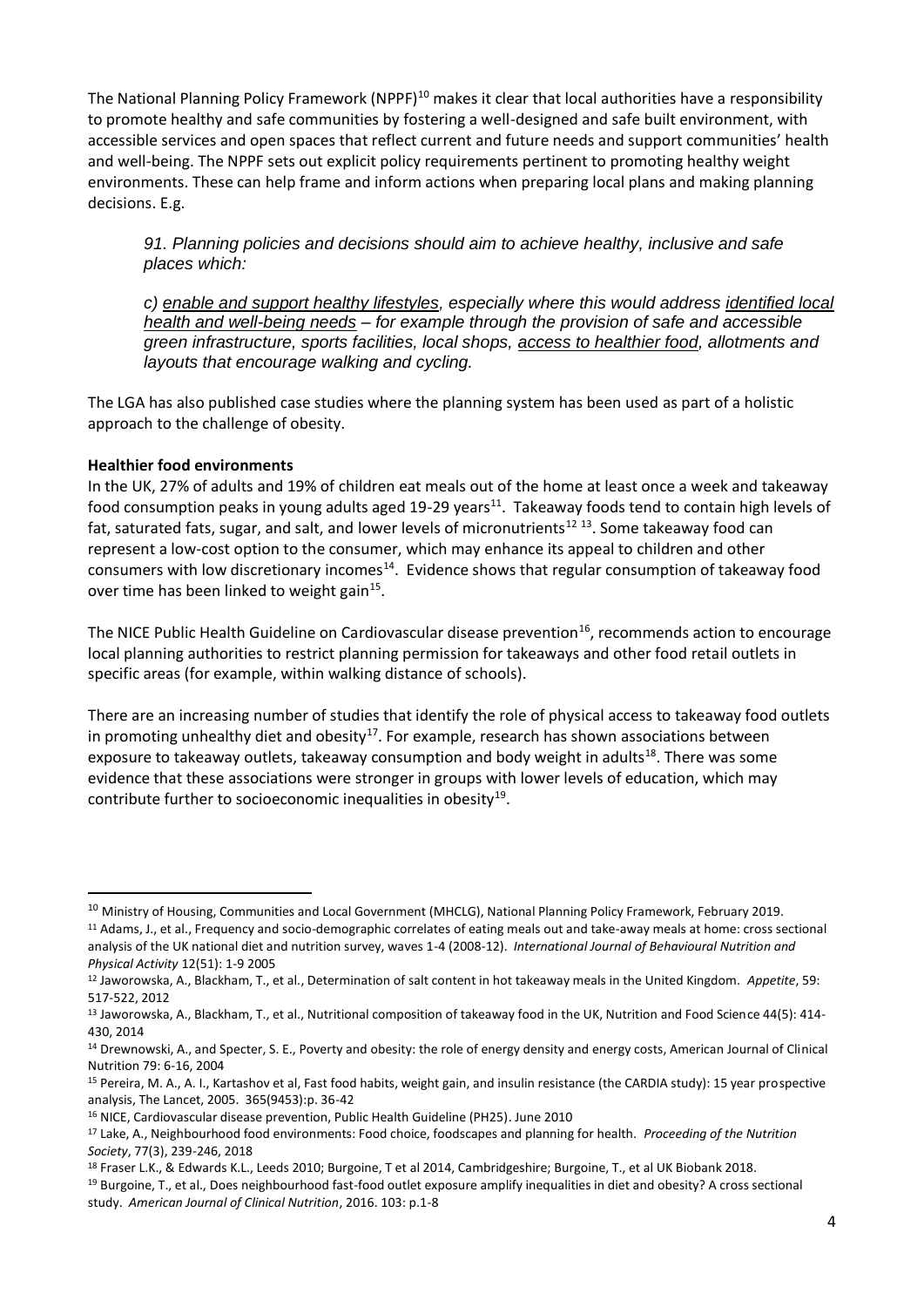#### **Health and wellbeing in Northamptonshire**

As with many parts of the country, the county of Northamptonshire and the Borough of Northampton are facing significant health and wellbeing challenges. This is recognised by the Northamptonshire Health and Care Partnership (www.northamptonshirehcp.co.uk).

The nature of population health and wellbeing challenges are varied and complex. In summary, although people are generally living longer lives, they are spending more years in poor health and more are suffering from long term illnesses. This poor health is influenced by many factors including diet, excess weight, physical inactivity, tobacco use, alcohol and various other social and environmental factors. This in turn has negative impacts on their quality of life, has a severe impact on the sustainability of health care services due to increasing demand and is ultimately damaging to the economy as higher levels of long-term illness lead to lower levels of economic productivity.

#### **Obesity in Northampton**

Levels of people who are overweight / obese within the population are of great concern in the county as they are across the country in general. Appendix 1, 'Fast Food Outlets and Obesity in Northampton', provides key information on the local picture for Northampton Borough. Key points from this are:

- 1. In Northampton, 68.1% of the adult population over the age of 16 are overweight or obese (England 62%). Children measured through the NCMP programme show levels of 22.7% of children in reception (aged 4-5 years) rising to 36.4% for year 6 children (aged 10-11).
- 2. Using the NCMP data Table 1 provides the levels of childhood obesity by ward. Both this table and Chart 1 highlight that Billing is the ward with the highest levels of obesity for children in Northampton.
- 3. Analysis of a range of data has identified the obesity hotspots for the county the boroughs and districts. This is measured at Middle Layer Super Output Areas (MSOA's) (built from groups of contiguous LSOA's). Map 1 and 2 demonstrate these hotspots for Northamptonshire and Northampton. Nine of the top twenty obesity hotspots in the county are in Northampton. Billing and Brookside are number three and four for the county.
- 4. As a further indicator of healthy diets, Northampton has lower levels of fruit and vegetable consumption as measured by the levels of 5-a-day consumption in Chart 2.
- 5. Analysis of national data shows there is a statistical correlation between the density of fast food outlets and the prevalence of obesity. Northampton has the third highest density in the county, 86.9% per 100,000 people. It also has the third highest prevalence of excess weight in adults in the county at 68.1%.
- 6. In Northamptonshire, Castle ward has the highest number of fast food outlets with 59 as demonstrated in table 3.
- 7. The proximity of access to fast food outlets is highlighted in Map 3 with Map 4 highlighting the location of secondary schools across Northampton in relation to the levels of deprivation in the borough. All 4 maps demonstrate common areas across obesity hotspot areas, deprivation and fast food access.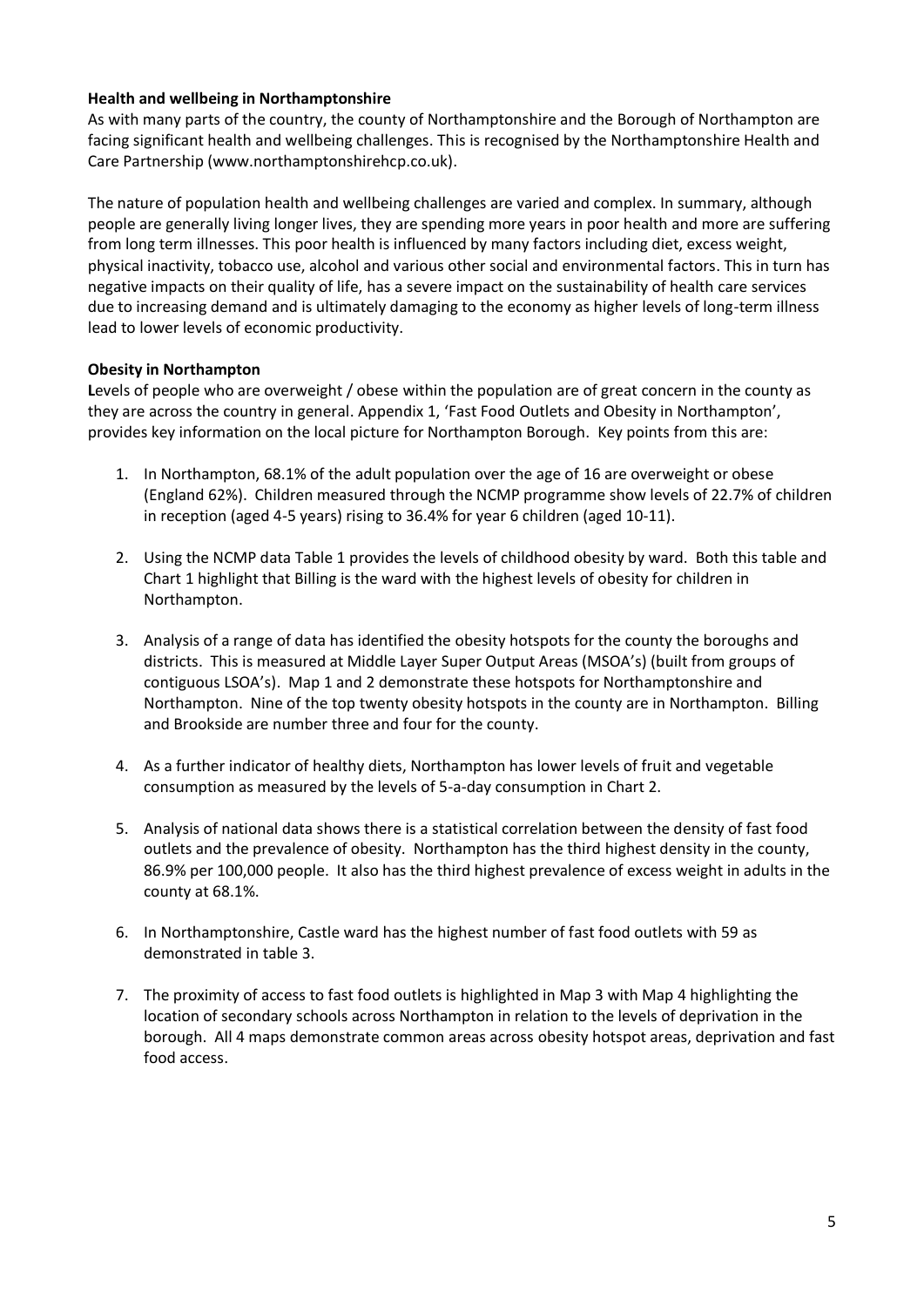#### **The Northamptonshire Health and Wellbeing Strategy**

The Northamptonshire Joint Health and Wellbeing Strategy<sup>20</sup> recognises the importance of the role that local environments and new development / spatial planning can play in supporting good health and wellbeing. Key elements / priorities of the strategy include:

- Creating environments which support, promote and sustain healthier lifestyle choices, including healthier food environments and active travel options;
- Supporting healthy childhood, including reducing the numbers of children who are overweight.
- The importance of prevention of ill health, acknowledging that continuing to treat illness at current rates is financially unsustainable.

# **Northamptonshire Director of Public Health Annual Report 2018/19**

Locally, obesity is a health and wellbeing priority, identified in the Northamptonshire Joint Health and Wellbeing Strategy<sup>21</sup> developed by the Northamptonshire Health and Wellbeing Board. Additionally, the Director of Public Health annual report<sup>22</sup> for 2018/19, published in April 2019, includes the following recommendation.

*Recommendation - 3. The unhealthy weight of our children and young people has been referred to as a generation time bomb that can have lifelong health implications. We must get to the root cause to tackle this complex, multi-factored problem by working with and educating communities, schools and families to take a lead role in preventing our children becoming overweight and addressing the issue early if it arises.*

<sup>20</sup> Northamptonshire Joint Health and Wellbeing Strategy 2016-2020

[https://www3.northamptonshire.gov.uk/councilservices/health/health-and-wellbeing-](https://www3.northamptonshire.gov.uk/councilservices/health/health-and-wellbeing-board/Documents/NCC149648_Health_Wellbeing_Board_Report_A4_24pp_AW2_NoBleed-Singles.pdf)

[board/Documents/NCC149648\\_Health\\_Wellbeing\\_Board\\_Report\\_A4\\_24pp\\_AW2\\_NoBleed-Singles.pdf](https://www3.northamptonshire.gov.uk/councilservices/health/health-and-wellbeing-board/Documents/NCC149648_Health_Wellbeing_Board_Report_A4_24pp_AW2_NoBleed-Singles.pdf) Unpub.

 $21$  Ibid 8

<sup>22</sup> Northamptonshire Director of Public Health Annual Report 2018/19

[https://www3.northamptonshire.gov.uk/councilservices/health/health-and-wellbeing](https://www3.northamptonshire.gov.uk/councilservices/health/health-and-wellbeing-board/Documents/NCC%20Public%20Health%20Annual%20Report%202019.pdf)[board/Documents/NCC%20Public%20Health%20Annual%20Report%202019.pdf](https://www3.northamptonshire.gov.uk/councilservices/health/health-and-wellbeing-board/Documents/NCC%20Public%20Health%20Annual%20Report%202019.pdf) Unpub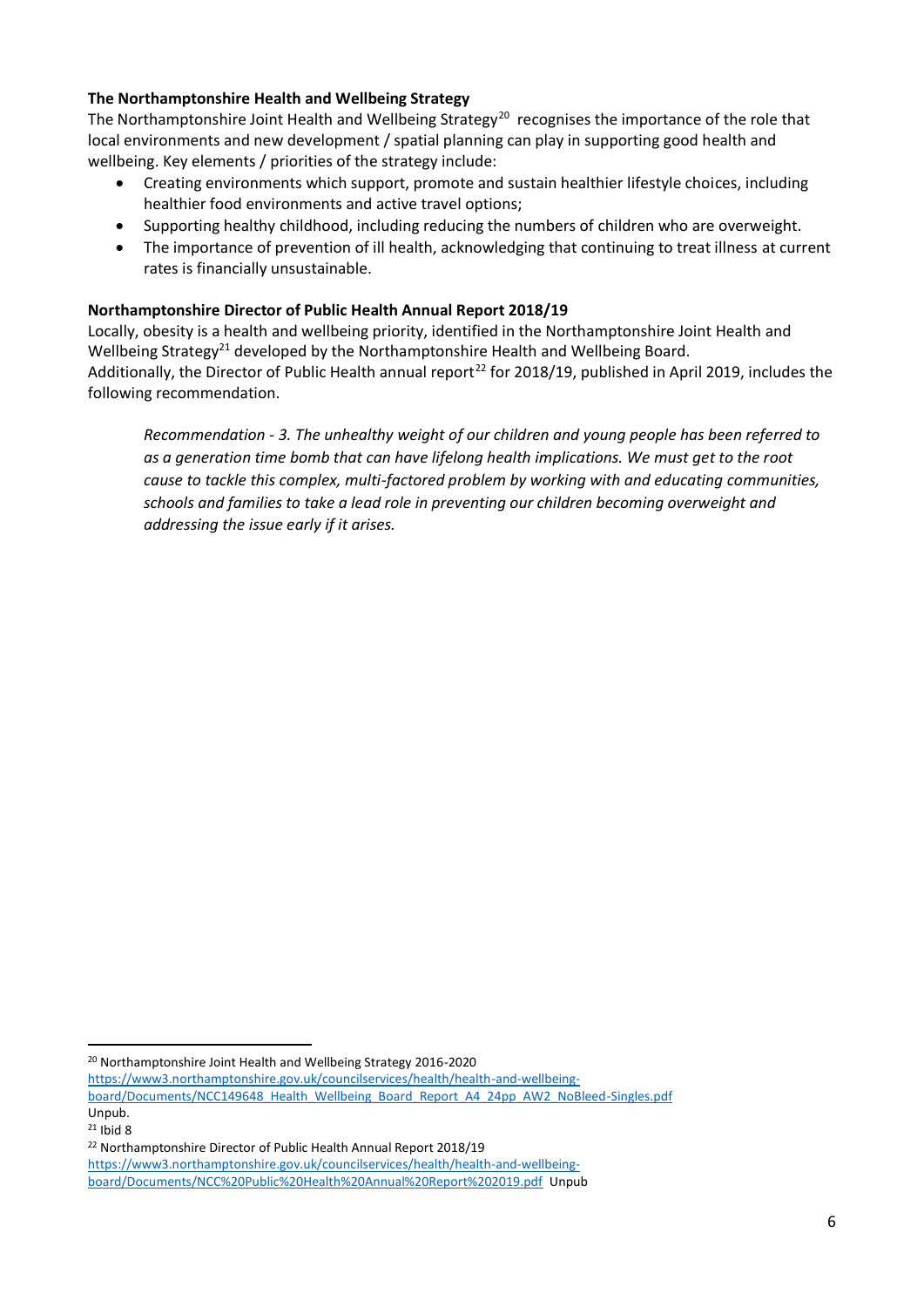# **Appendix 1: Fast Food Outlets and Obesity in Northampton**

# **Obesity**

Levels of obesity in Northampton are demonstrated in Chart 1 below. In Northampton, 1 in 3 Year 6 pupils were classified as overweight or obese in 2018/19. The proportion increases with age as 2 out of every 3 adults in Northampton were overweight or obese in 2018/19. This rate was significantly higher than the England average. The chart also shows the results for Billing Ward, as this is the Ward with the highest proportion of children with excess weight in Year 6. There are no confidence intervals shown at Ward Level as the numbers are too small to do this accurately.

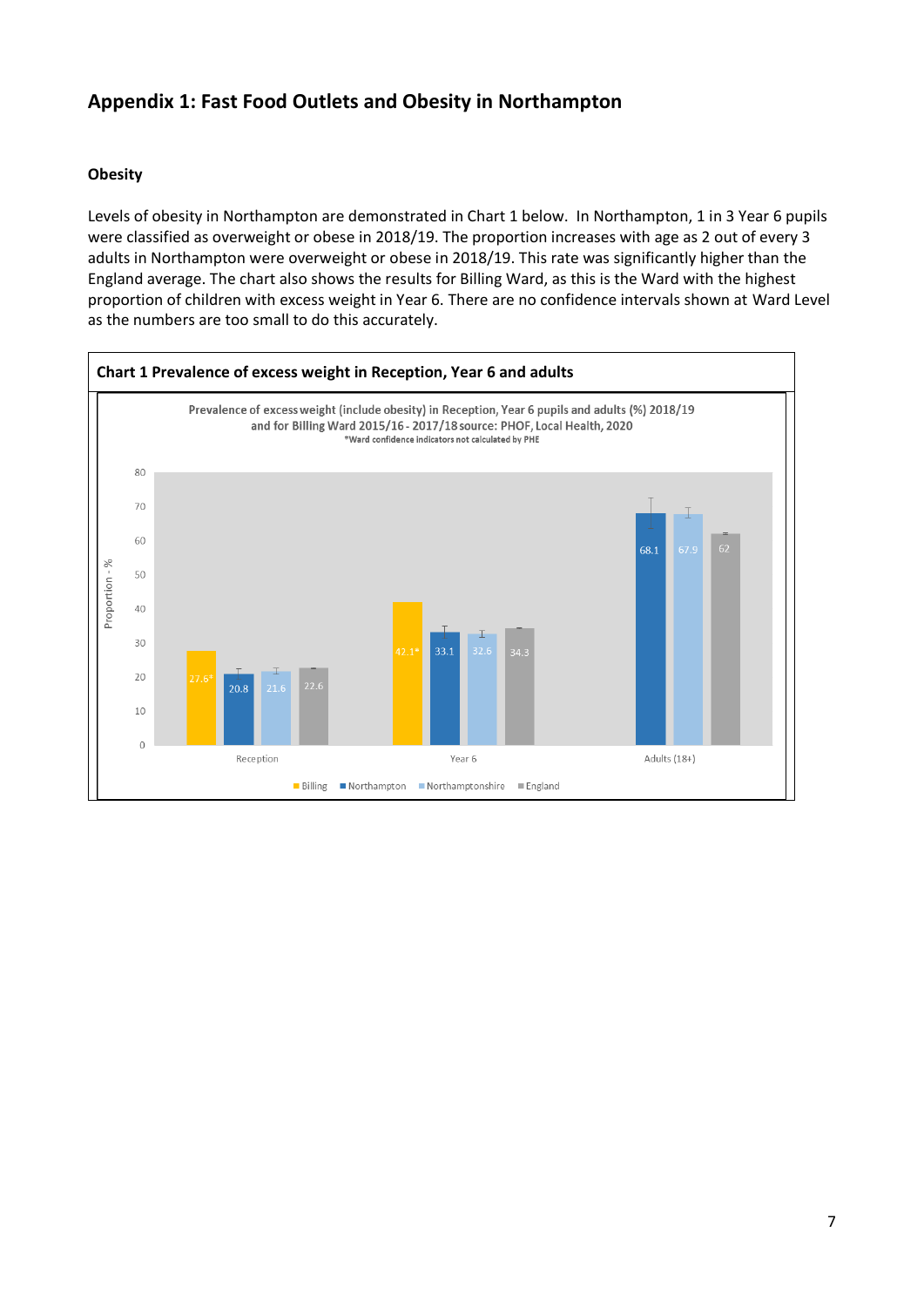The proportions of children with excess weight or obesity at reception and year 6 are shown in the Table 1 below. The National Child Measurement Programme (NCMP) measures the height and weight of children in reception class (aged 4 to 5 years) and year 6 (aged 10-to 11 years), to assess overweight children and obesity levels within primary schools. This provides annual data and can be used nationally and at a local level to support local public health initiatives and inform the local planning and delivery of services.

 $\mathsf{l}$ 

|                        | Excess weight | Excess weight     |
|------------------------|---------------|-------------------|
| Ward                   | Reception     | Year <sub>6</sub> |
| <b>Billing</b>         | 27.6          | 42.1              |
| Park                   | 25.6          | 41.5              |
| Castle                 | 22.9          | 40.9              |
| St David's             | 25.2          | 39.7              |
| Spencer                | 26.0          | 39.5              |
| Rushmills              | 24.2          | 39.3              |
| <b>Brookside</b>       | 28.6          | 38.9              |
| Kings Heath            | 24.5          | 38.7              |
| Eastfield              | 23.3          | 38.2              |
| Obelisk                | 22.5          | 37.9              |
| Riverside              | 23.6          | 37.3              |
| Semilong               | 21.0          | 37.0              |
| Talavera               | 25.8          | 36.9              |
| Delapre and Briar Hill | 22.8          | 36.9              |
| Trinity                | 23.4          | 36.9              |
| <b>Rectory Farm</b>    | 27.1          | 36.5              |
| <b>New Duston</b>      | 14.9          | 35.6              |
| Sunnyside              | 23.0          | 35.5              |
| Northampton            | 22.8          | 35.0              |
| Headlands              | 27.2          | 34.4              |
| Boothville             | 22.8          | 34.3              |
| England                | 22.4          | 34.2              |
| West Hunsbury          | 23.4          | 33.7              |
| Old Duston             | 20.6          | 33.1              |
| Parklands              | 22.8          | 33.1              |
| <b>Spring Park</b>     | 22.9          | 32.6              |
| Phippsville            | 22.3          | 31.6              |
| Abington               | 19.8          | 31.3              |
| Westone                | 28.7          | 30.4              |
| Kingsthorpe            | 18.6          | 30.2              |
| East Hunsbury          | 20.7          | 30.2              |
| Upton                  | 20.1          | 29.9              |
| Kingsley               | 21.8          | 29.8              |
| St James               | 24.7          | 29.3              |
| <b>Nene Valley</b>     | 17.6          | 27.4              |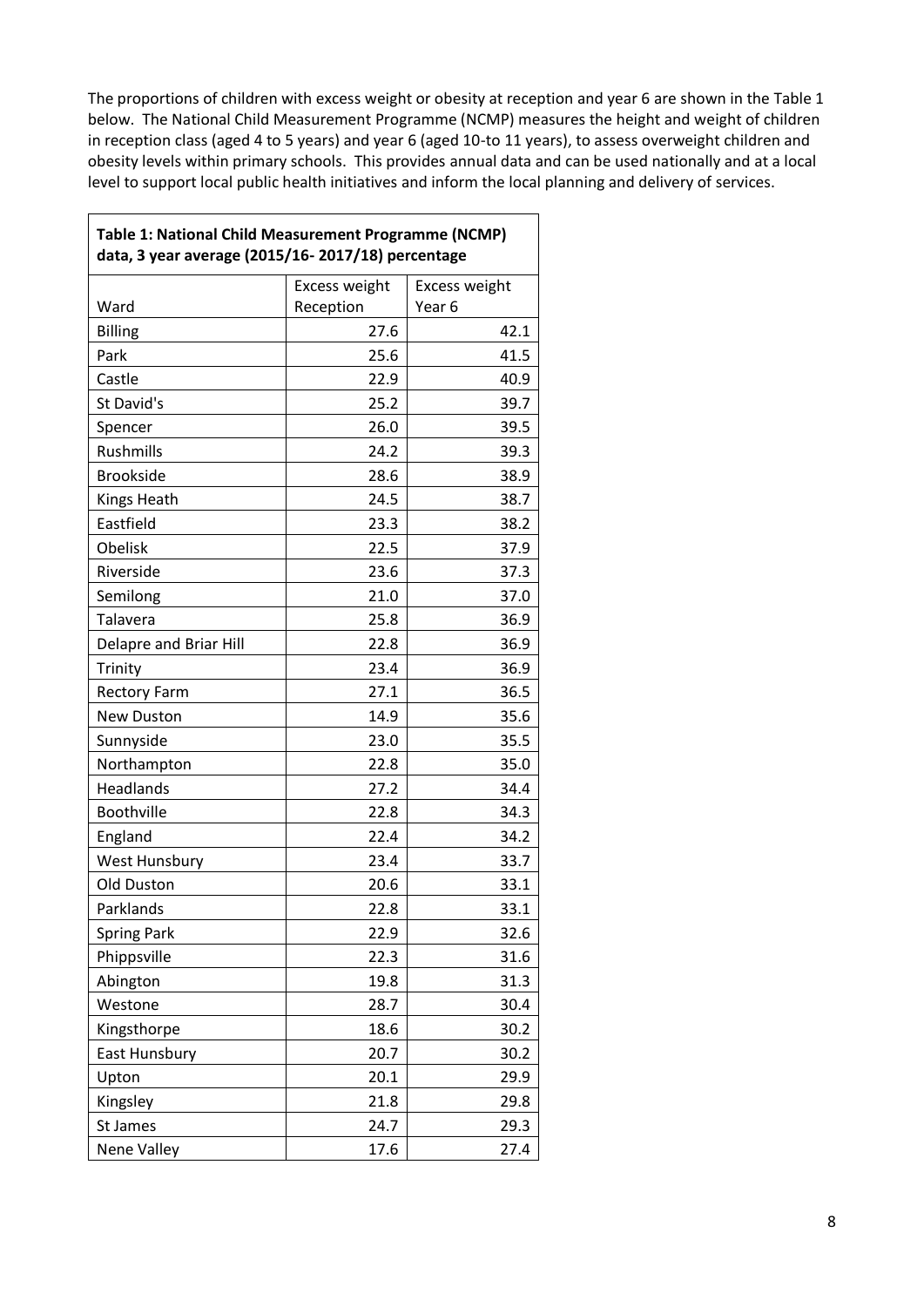Public Health Analysts in Northamptonshire CC have developed the following methodology to locate Obesity Hotspots in the County in order to identify areas for targeted work. The obesity hotspot score is produced at Middle Super Output Areas (MSOA) level from the combination of 4 domains. Domain 1 (Prevalence of overweight and obesity) is the most important, and each following domain contribute to the overall score but with diminishing weight.

- Domain 1 Prevalence of overweight and obesity
- Domain 2 Physical activity
- Domain 3 Healthy diet
- Domain 4 Associated health conditions

Each domain is made up of a number of indicators. Weighting is given according to the importance of domain and the quality and strength of the data. Some data is only available at district level but is applied to all MSOAs within that district. Each MSOA gets as score for each domain and an overall obesity hotspot score.

Map 1 shows the hotspot scores for the whole of Northamptonshire for comparison, and Map 2 shows just Northampton to show the MSOAs in detail.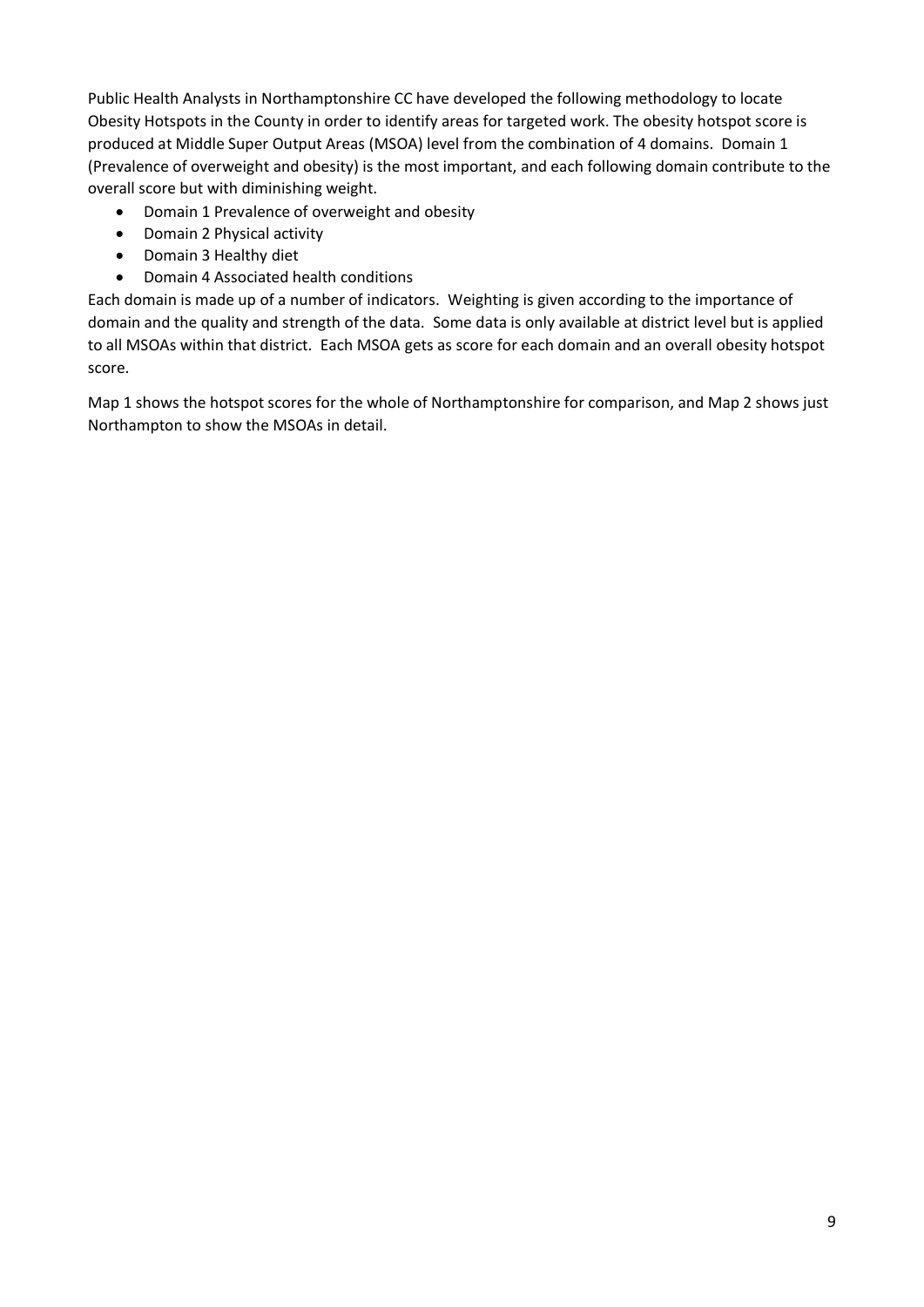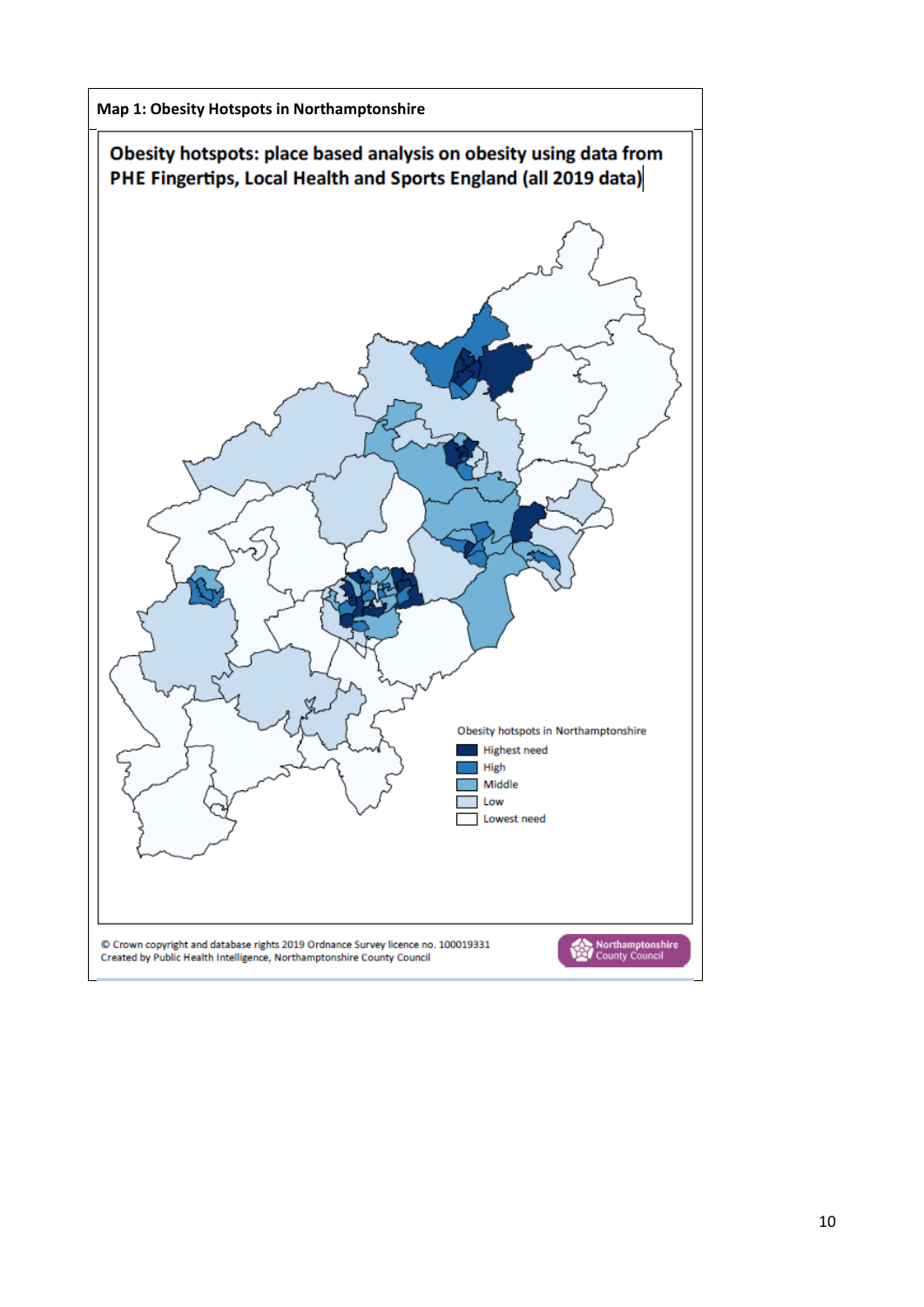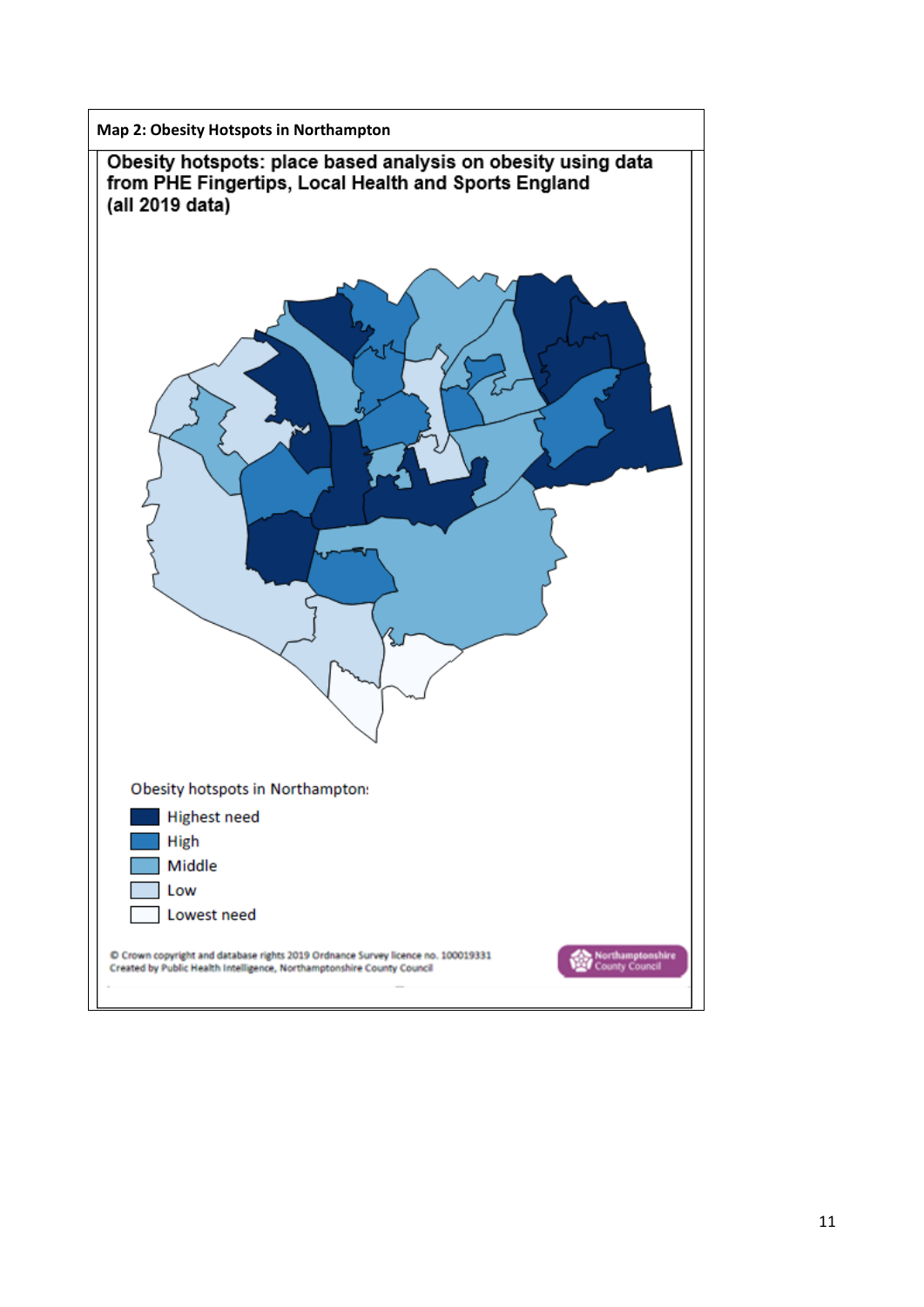# **Healthy Diet**

Eating enough fruit and vegetables is key to a healthy diet. In Northampton, 47.2% of the population meet the recommended 5-a-day. This is significantly lower when comparing against the England average as shown in chart 2 below.

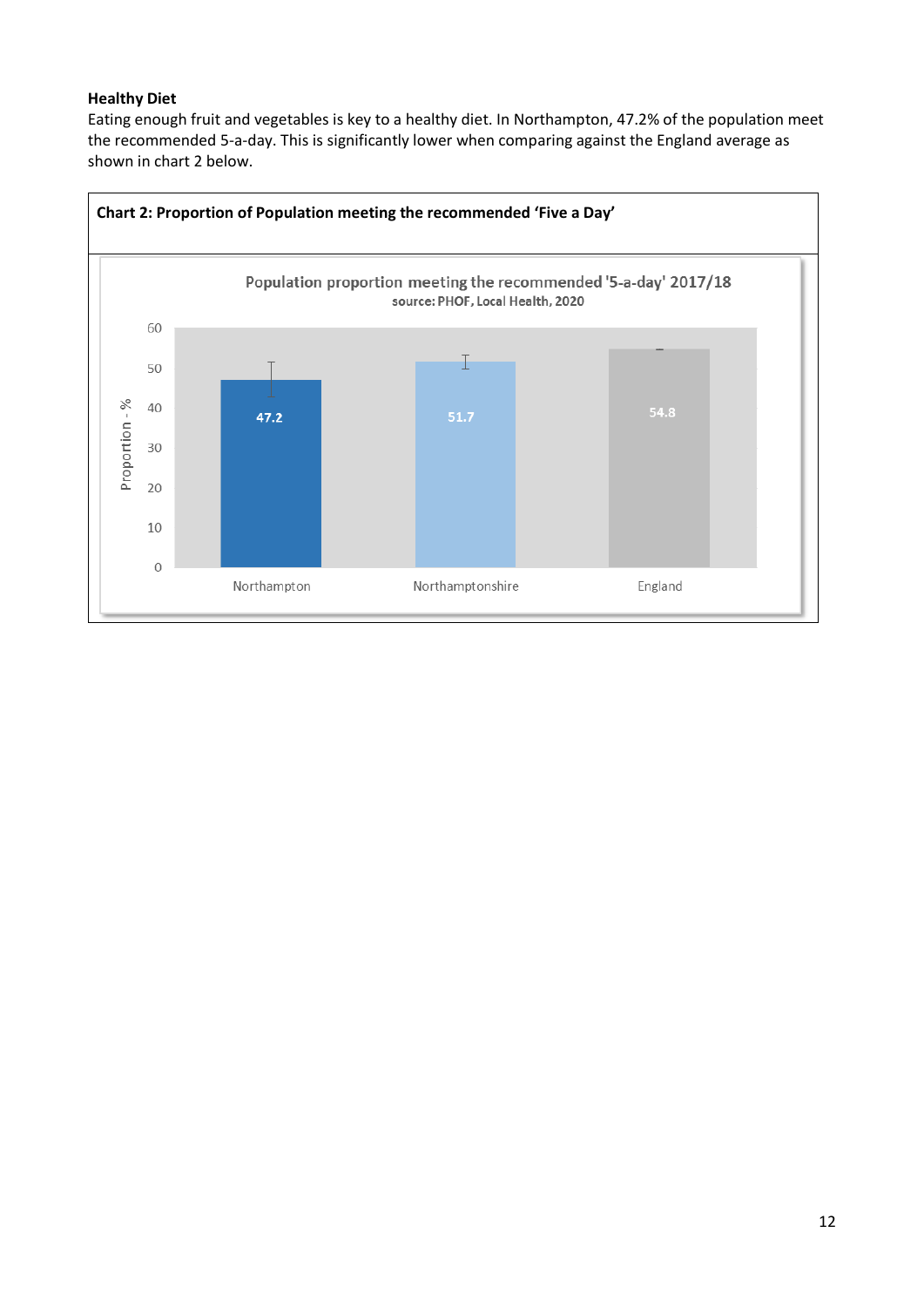# **Fast food outlets**

National data shows that the prevalence of excess weight in adults is closely associated with the density of fast food outlets (r=0.25, p<0.001). Northamptonshire data provides clear evidence of this association.

Table 2 below shows the number and density of fast food outlets and excess weight in adults by district. The density of fast food outlets in Northampton was 86.9 per 100,000 population, which was the third highest in the county (2017), compared to 41.0 for Corby the lowest. The prevalence of excess weight in adults in Northampton was also the third highest in the county at 68.1 that is, in every 3 adults (aged 18+), 2 were classified as overweight or obese. This rate was higher than the county average (67.9%).

| LA name                                                    | <b>Count of fast</b><br>food outlets | <b>Density of fast food</b><br>outlets, rate per<br>100,000 population | <b>Excess weight in adults</b><br>(including obesity)<br>2017-18 |  |  |
|------------------------------------------------------------|--------------------------------------|------------------------------------------------------------------------|------------------------------------------------------------------|--|--|
| Corby                                                      | 28                                   | 41.0                                                                   | 66.2                                                             |  |  |
| Daventry                                                   | 45                                   | 55.5                                                                   | 66.6                                                             |  |  |
| <b>East Northamptonshire</b>                               | 68                                   | 74.4                                                                   | 69.5                                                             |  |  |
| Kettering                                                  | 89                                   | 89.9                                                                   | 66.5                                                             |  |  |
| Northampton                                                | 195                                  | 86.9                                                                   | 68.1                                                             |  |  |
| South Northamptonshire                                     | 51                                   | 56.8                                                                   | 61.5                                                             |  |  |
| Wellingborough                                             | 74                                   | 94.4                                                                   | 75.8                                                             |  |  |
| Source: PHE - Density of fast food outlets in England 2017 |                                      |                                                                        |                                                                  |  |  |

The following table shows the wards with highest numbers of fast food outlets in Northampton. Northampton has the ward with the highest number of fast food outlets (Castle Ward). Only 13 wards in Northamptonshire had 10 or more outlets, and five of these were in Northampton

| Table 3: Northampton Wards with the highest number of fast food outlets |                  |                        |       |  |  |
|-------------------------------------------------------------------------|------------------|------------------------|-------|--|--|
| LA name                                                                 | <b>Ward code</b> | <b>Ward name</b>       | count |  |  |
| Northampton                                                             | E05008842        | Phippsville            | 10    |  |  |
| Northampton                                                             | E05008824        | Abington               | 11    |  |  |
| Northampton                                                             | E05008829        | Dolapre and Briar Hill | 12    |  |  |
| Northampton                                                             | E05008847        | St James               | 13    |  |  |
| Northampton                                                             | E05008828        | Castle                 | 59    |  |  |
| Source: PHE - Density of fast food outlets in England 2017              |                  |                        |       |  |  |

It is recognised that the number of fast food outlets will change on a regular basis. The data is a specific snapshot at a point in time (31/12/2017) and is taken from work undertaken by Public Health England using data from the Food Standards Agency's (FSA) Food Hygiene Rating Scheme (FHRS) data, administered by local authorities.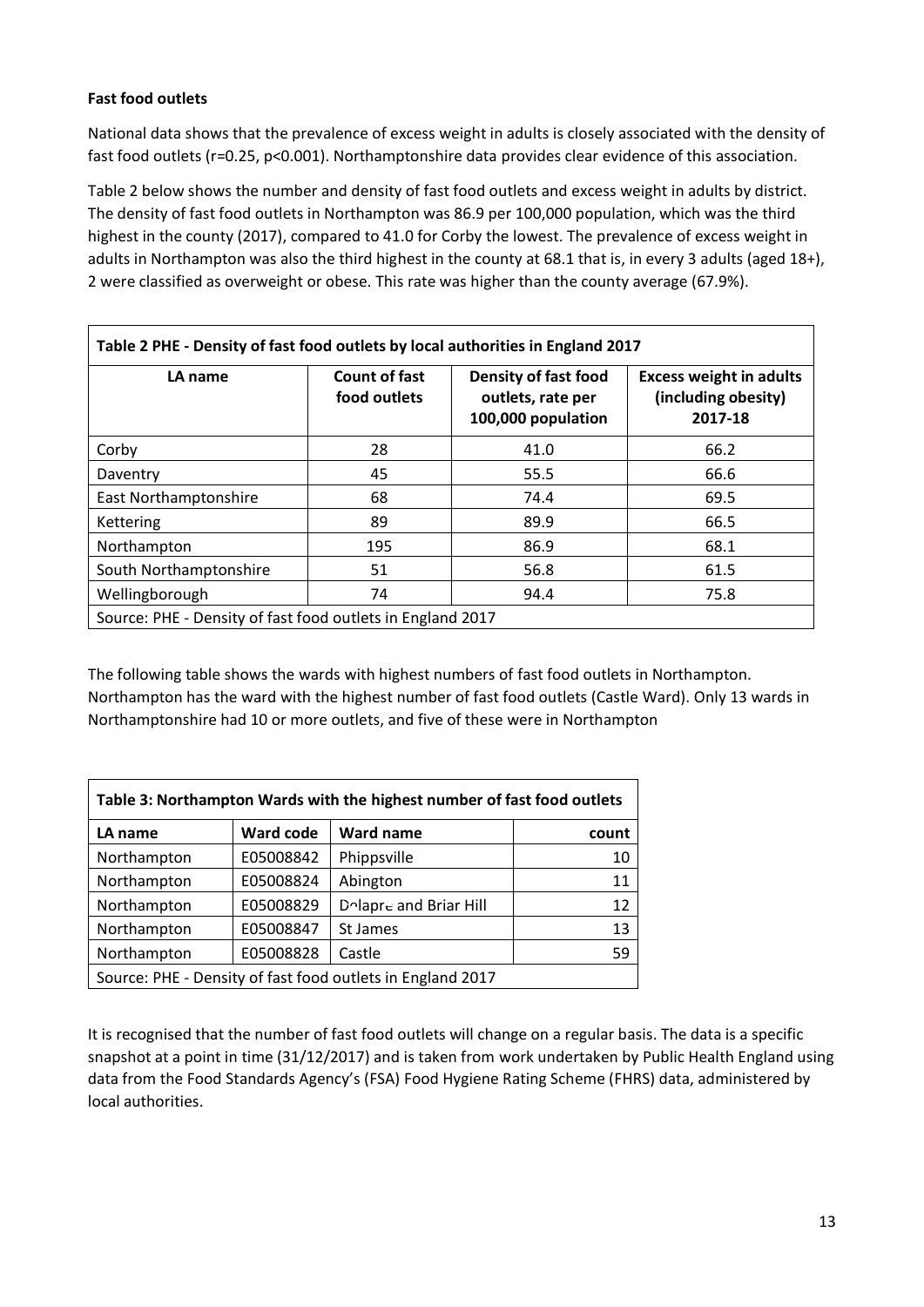The density of fast food outlets means that there is easy access to this food provision. Map 3 shows the distance from a fast food outlet for the Lower Super Output Areas and unsurprisingly the areas compare to the wards that are shown as dark blue on the hotspot map (the map is of LSOAs rather than wards).

![](_page_13_Figure_1.jpeg)